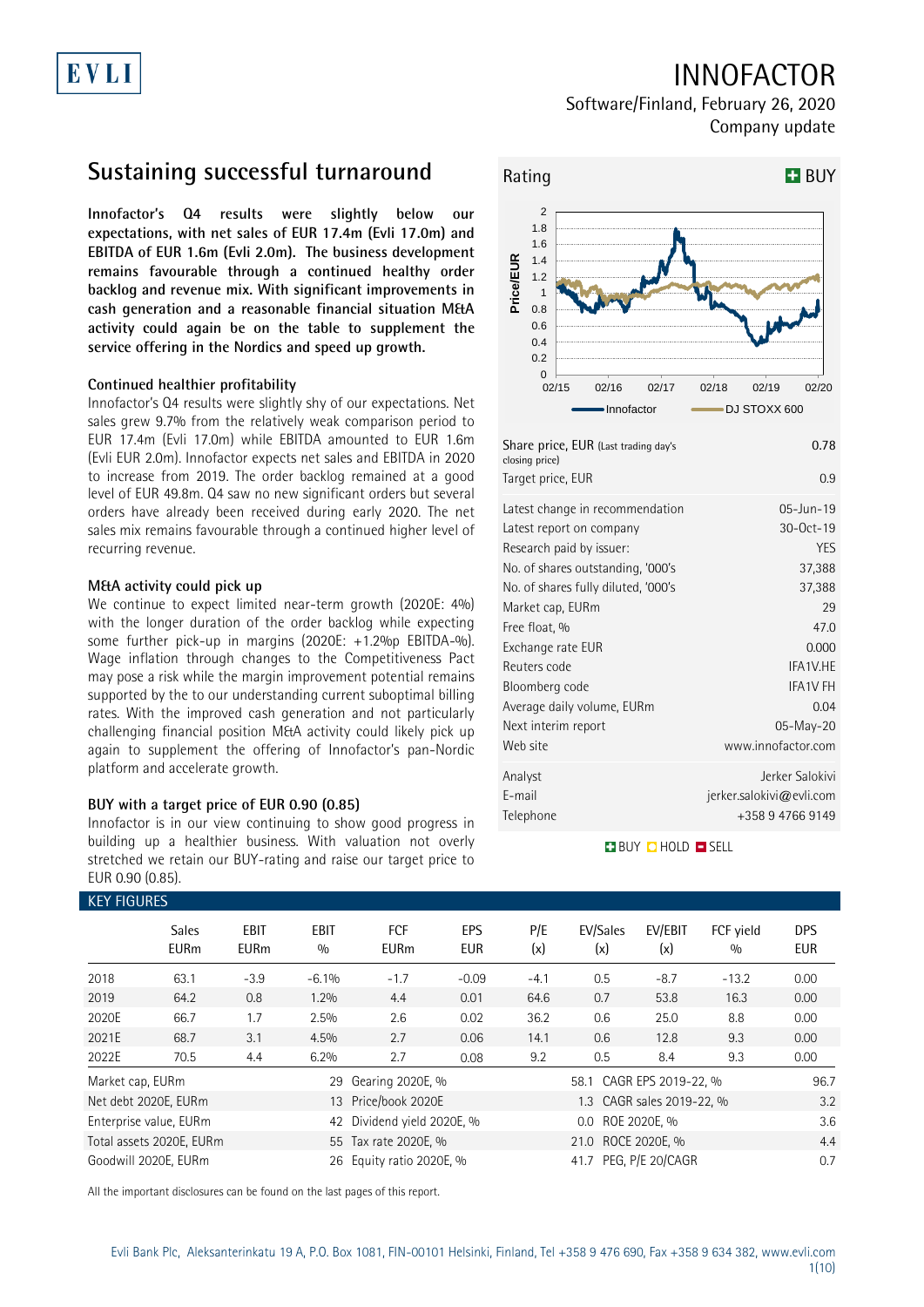Software/Finland, February 26, 2020 Company update

| Innofactor                          |          | 2018 01/19 | Q2'19   | Q3/19  |         |        |         |        | 04/'19 2019 01/'20E 02/'20E 03/'20E 04/'20E 2020E 2021E 2022E |        |         |         |      |
|-------------------------------------|----------|------------|---------|--------|---------|--------|---------|--------|---------------------------------------------------------------|--------|---------|---------|------|
|                                     |          |            |         |        |         |        |         |        |                                                               |        |         |         |      |
| Net sales                           | 63.1     | 16.1       | 16.7    | 14.0   | 17.4    | 64.2   | 16.8    | 17.3   | 14.4                                                          | 18.2   | 66.7    | 68.7    | 70.5 |
| sales growth %                      | $-3.8%$  | -2.0%      | $-2.1%$ | 1.4%   | 9.7%    | 1.7%   | 4.0%    | 3.9%   | 3.4%                                                          | 4.4%   | 4.0%    | $3.0\%$ | 2.5% |
| <b>EBITDA</b>                       | $-1.1$   | 0.9        | 1.1     | 1.5    | 1.6     | 5.1    | 1.2     | 1.4    | 1.4                                                           | 2.1    | 6.1     | 6.4     | 6.7  |
| <b>EBITDA</b> margin                | $-1.7%$  | 5.4%       | 6.8%    | 11.0%  | 8.9%    | 7.9%   | $7.1\%$ | 8.1%   | 9.7%                                                          | 11.5%  | $9.1\%$ | $9.4\%$ | 9.5% |
| Acquisition related depreciation    | $-2.0$   | $-0.5$     | $-0.5$  | $-0.5$ | $-0.5$  | $-2.0$ | $-0.5$  | $-0.5$ | $-0.5$                                                        | $-0.5$ | $-2.0$  | $-0.7$  | 0.0  |
| EB IT                               | $-3.9$   | $-0.1$     | 0.2     | 0.3    | 0.5     | 0.8    | 0.1     | 0.3    | 0.3                                                           | 1.0    | 1.7     | 3.1     | 4.4  |
| <b>EBIT</b> margin                  | $-6.1\%$ | $-0.6%$    | 0.9%    | 1.8%   | 2.8%    | 1.2%   | 0.6%    | 1.7%   | 2.1%                                                          | 5.5%   | 2.5%    | 4.5%    | 6.2% |
| Adj. EBIT (excl. acquisition depr.) | $-1.8$   | 0.4        | 0.7     | 0.8    | 1.0     | 2.8    | 0.6     | 0.8    | 0.8                                                           | 1.5    | 3.7     | 3.8     | 4.4  |
|                                     |          |            |         |        |         |        |         |        |                                                               |        |         |         |      |
| Adj. EBIT margin                    | $-2.9%$  | 2.6%       | 4.0%    | 5.4%   | $5.7\%$ | 4.4%   | 3.6%    | 4.7%   | 5.6%                                                          | 8.3%   | 5.5%    | 5.5%    | 6.2% |

Source: Innofactor, Evli Research estimates

|                                       | <b>MCAP</b> |        | EV/EBITDA |        |       | EV/EBIT |       |        | P/E    |        |
|---------------------------------------|-------------|--------|-----------|--------|-------|---------|-------|--------|--------|--------|
| <b>INNOFACTOR PEER GROUP</b>          | <b>MEUR</b> | 19     | 20        | 21     | 19    | 20      | 21    | 19     | 20     | 21     |
| TietoEVRY                             | 3015        | 8.8x   | 6.5x      | 6.1x   | 12.1x | 8.5x    | 8.0x  | 14.5x  | 11.6x  | 10.7x  |
| Atea                                  | 1190        | 11.9x  | 8.4x      | 7.4x   | 21.6x | 14.6x   | 12.1x | 22.6x  | 18.2x  | 14.8x  |
| Knowit                                | 327         | 10.6x  | 8.0x      | 7.4x   | 13.2x | 9.8x    | 9.0x  | 14.5x  | 13.1x  | 11.9x  |
| HiQ International                     | 254         | 10.9x  | 9.7x      | 9.2x   | 13.6x | 11.6x   | 10.9x | 15.9x  | 15.2x  | 14.3x  |
| <b>B</b> ouvet                        | 416         | 13.2x  | 12.4x     | 11.3x  | 17.7x | 16.1x   | 14.6x | 23.3x  | 20.1x  | 18.2x  |
| Enea                                  | 311         | 11.3x  | 10.3x     | 9.5x   | 15.6x | 14.0x   | 13.2x | 18.2x  | 15.9x  | 15.5x  |
| Gofore                                | 105         |        |           |        |       |         |       | 19.0x  | 15.8x  | 13.7x  |
| Digia                                 | 120         | 8.1x   | 7.7x      | 7.3x   | 12.7x | 11.4x   | 10.3x | 16.7x  | 13.2x  | 12.0x  |
| <b>Siili Solutions</b>                | 63          | 8.3x   | 6.7x      |        | 12.4x | 10.2x   |       | 15.9x  | 12.9x  |        |
| Solteq                                | 27          | 6.8x   | 6.6x      | 6.1x   | 12.2x | 12.6x   | 11.6x | 10.8x  | 11.7x  | 10.2x  |
| Peer Group Average                    | 583         | 10.0x  | 8.5x      | 8.0x   | 14.6x | 12.1x   | 11.2x | 17.1x  | 14.8x  | 13.5x  |
| Peer Group Median                     | 283         | 10.6x  | 8.0x      | 7.4x   | 13.2x | 11.6x   | 11.3x | 16.3x  | 14.2x  | 13.7x  |
| Innofactor (Evli est.)                | 29          | 8.4x   | 7.0x      | 6.2x   | 53.8x | 25.0x   | 12.8x | 64.6x  | 36.2x  | 14.1x  |
| Innofactor prem./disc. to peer median |             | $-21%$ | $-13%$    | $-17%$ | 309%  | 115%    | 14%   | 296%   | 155%   | 3%     |
| Innofactor adj.* (Evli est.)          | 29          | 8.4x   | 7.0x      | 6.2x   | 15.2x | 11.5x   | 10.5x | 13.2x  | 12.1x  | 11.1x  |
| Innofactor prem./disc. to peer median |             | $-21%$ | $-13%$    | $-17%$ | 15%   | $-1%$   | $-7%$ | $-19%$ | $-15%$ | $-19%$ |

Source FactSet, Evli Research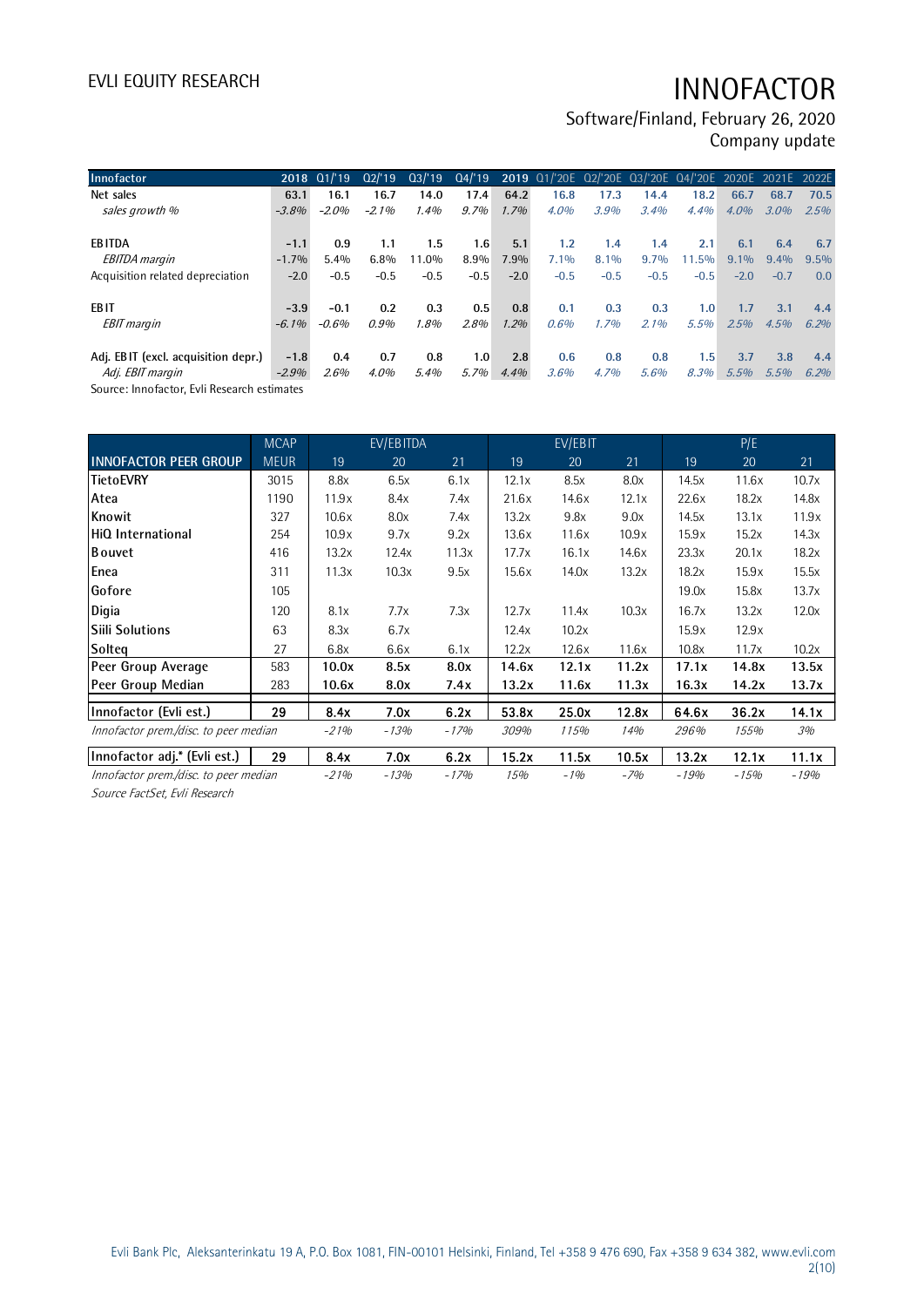## Software/Finland, February 26, 2020 Company update

| <b>INTERIM FIGURES</b>               |        |        |          |         |            |         |         |         |         |        |        |         |
|--------------------------------------|--------|--------|----------|---------|------------|---------|---------|---------|---------|--------|--------|---------|
| EVLI ESTIMATES, EURm                 | 201901 | 201902 | 201903   | 201904  | 2019       | 2020Q1E | 2020Q2E | 2020Q3E | 2020Q4E | 2020E  | 2021E  | 2022E   |
| Net sales                            | 16.1   | 16.7   | 14.0     | 17.4    | 64.2       | 16.8    | 17.3    | 14.4    | 18.2    | 66.7   | 68.7   | 70.5    |
| EBITDA                               | 0.9    | 1.1    | 1.5      | 1.6     | 5.1        | 1.2     | 1.4     | 1.4     | 2.1     | 6.1    | 6.4    | 6.7     |
| EBITDA margin (%)                    | 5.4    | 6.8    | 11.0     | 8.9     | 7.9        | 7.1     | 8.1     | 9.7     | 11.5    | 9.1    | 9.4    | 9.5     |
| EBIT                                 | $-0.1$ | 0.2    | 0.3      | 0.5     | 0.8        | 0.1     | 0.3     | 0.3     | 1.0     | 1.7    | 3.1    | 4.4     |
| EBIT margin (%)                      | $-0.6$ | 0.9    | 1.8      | 2.8     | 1.2        | 0.6     | 1.7     | 2.1     | 5.5     | 2.5    | 4.5    | 6.2     |
| Net financial items                  | $-0.1$ | $-0.3$ | $-0.2$   | $-0.2$  | $-0.8$     | $-0.2$  | $-0.2$  | $-0.2$  | $-0.2$  | $-0.7$ | $-0.5$ | $-0.4$  |
| Pre-tax profit                       | $-0.2$ | $-0.1$ | 0.0      | 0.3     | 0.0        | $-0.1$  | 0.1     | 0.1     | 0.8     | 1.0    | 2.6    | 4.0     |
| Tax                                  | 0.1    | 0.1    | 0.1      | 0.1     | 0.4        | 0.0     | 0.0     | 0.0     | $-0.2$  | $-0.2$ | $-0.6$ | $-0.8$  |
| Tax rate (%)                         | 55.3   | 102.9  | $-219.5$ | $-37.4$ | $-3,690.9$ | 21.0    | 21.0    | 21.0    | 21.0    | 21.0   | 21.0   | 21.0    |
| Net profit                           | $-0.1$ | 0.0    | 0.1      | 0.4     | 0.4        | $-0.1$  | 0.1     | 0.1     | 0.7     | 0.8    | 2.1    | 3.2     |
| EPS                                  | 0.00   | 0.00   | 0.00     | 0.01    | 0.01       | 0.00    | 0.00    | 0.00    | 0.02    | 0.02   | 0.06   | 0.08    |
| EPS adjusted (diluted no. of shares) | 0.00   | 0.00   | 0.00     | 0.01    | 0.01       | 0.00    | 0.00    | 0.00    | 0.02    | 0.02   | 0.06   | 0.08    |
| Dividend per share                   | 0.00   | 0.00   | 0.00     | 0.00    | 0.00       | 0.00    | 0.00    | 0.00    | 0.00    | 0.00   | 0.00   | 0.00    |
| SALES, EURm                          |        |        |          |         |            |         |         |         |         |        |        |         |
| Innofactor                           | 16.1   | 16.7   | 14.0     | 17.4    | 64.2       | 16.8    | 17.3    | 14.4    | 18.2    | 66.7   | 68.7   | 70.5    |
| Total                                | 16.1   | 16.7   | 14.0     | 17.4    | 64.2       | 16.8    | 17.3    | 14.4    | 18.2    | 66.7   | 68.7   | 70.5    |
| SALES GROWTH, Y/Y %                  |        |        |          |         |            |         |         |         |         |        |        |         |
| Innofactor                           | $-2.0$ | $-2.1$ | 1.4      | 9.7     | 1.7        | 4.0     | 3.9     | 3.4     | 4.4     | 4.0    | 3.0    | 2.5     |
| <b>Total</b>                         | $-2.0$ | $-2.1$ | 1.4      | 9.7     | 1.7        | 4.0     | 3.9     | 3.4     | 4.4     | 4.0    | 3.0    | $2.5\,$ |
| EBIT, EURm                           |        |        |          |         |            |         |         |         |         |        |        |         |
| Innofactor                           | $-0.1$ | 0.2    | 0.3      | 0.5     | 0.8        | 0.1     | 0.3     | 0.3     | 1.0     | 1.7    | 3.1    | 4.4     |
| Total                                | $-0.1$ | 0.2    | 0.3      | 0.5     | 0.8        | 0.1     | 0.3     | 0.3     | 1.0     | 1.7    | 3.1    | 4.4     |
| EBIT margin, %                       |        |        |          |         |            |         |         |         |         |        |        |         |
| Innofactor                           | $-0.6$ | 0.9    | 1.8      | 2.8     | 1.2        | 0.6     | 1.7     | 2.1     | 5.5     | 2.5    | 4.5    | 6.2     |
| Total                                | $-0.6$ | 0.9    | 1.8      | 2.8     | 1.2        | 0.6     | 1.7     | 2.1     | 5.5     | 2.5    | 4.5    | 6.2     |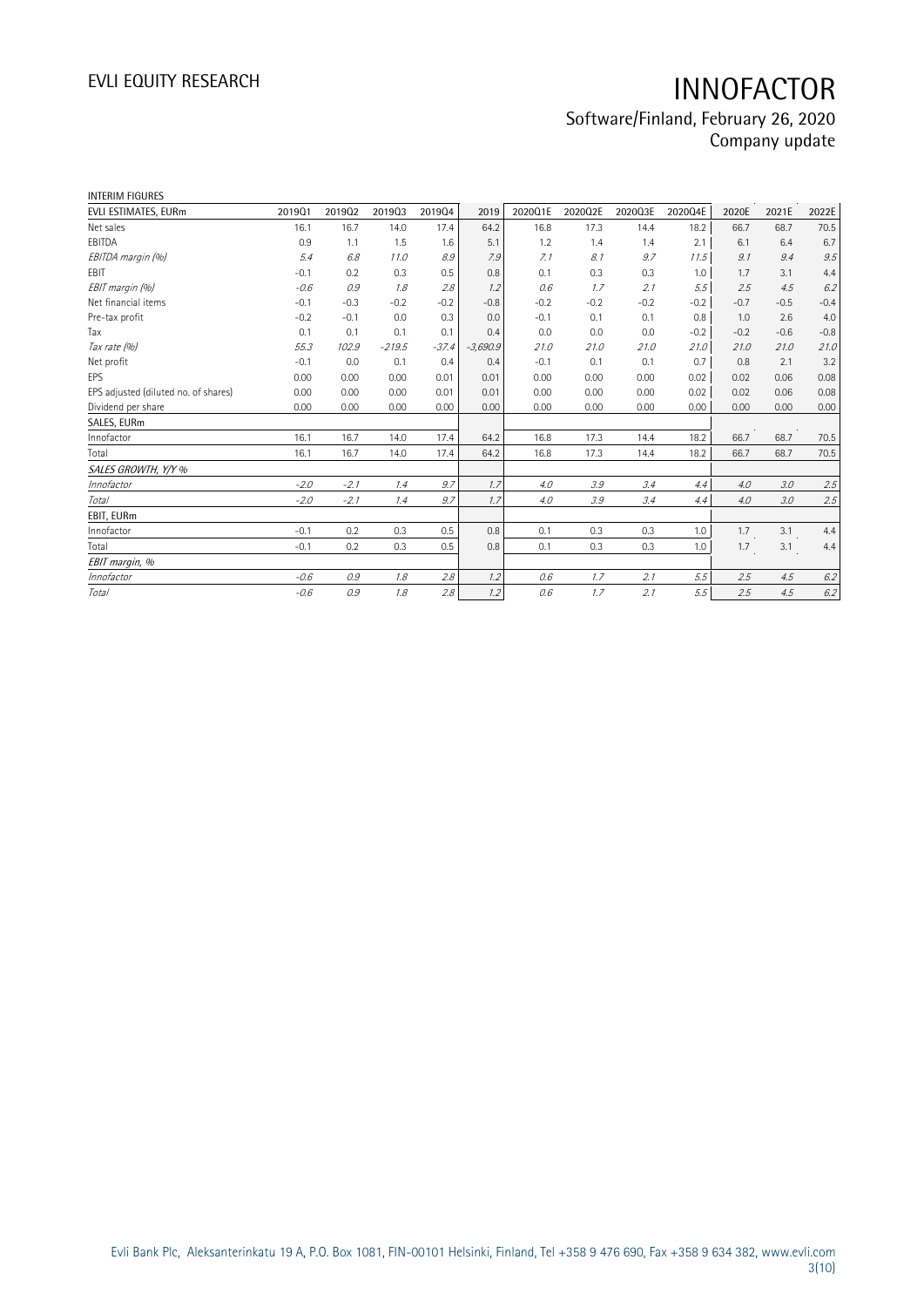## Software/Finland, February 26, 2020 Company update

| INCOME STATEMENT, EURm                   | 2015                | 2016           | 2017                | 2018           | 2019            | 2020E               | 2021E           | 2022E               |
|------------------------------------------|---------------------|----------------|---------------------|----------------|-----------------|---------------------|-----------------|---------------------|
| Sales                                    | 44.5                | 59.6           | 65.7                | 63.1           | 64.2            | 66.7                | 68.7            | 70.5                |
| Sales growth (%)                         | 1.4                 | 34.1           | 10.1                | $-3.8$         | 1.7             | 4.0                 | 3.0             | 2.5                 |
| EBITDA                                   | 3.7                 | 4.8            | 1.3                 | $-1.1$         | 5.1             | 6.1                 | 6.4             | 6.7                 |
| EBITDA margin (%)                        | 8.3                 | 8.1            | 2.0                 | $-1.7$         | 7.9             | 9.1                 | 9.4             | 9.5                 |
| Depreciation                             | $-1.2$              | $-2.5$         | $-2.8$              | $-2.8$         | $-4.3$          | $-4.4$              | $-3.3$          | $-2.3$              |
| EBITA                                    | 2.5                 | 2.3            | $-1.5$              | $-3.9$         | 0.8             | 1.7                 | 3.1             | 4.4                 |
| Goodwill amortization / writedown        | 0.0                 | 0.0            | 0.0                 | 0.0            | 0.0             | 0.0                 | 0.0             | 0.0                 |
| EBIT                                     | 2.5                 | 2.3            | $-1.5$              | $-3.9$         | 0.8             | 1.7                 | 3.1             | 4.4                 |
| EBIT margin (%)                          | 5.7                 | 3.9            | $-2.2$              | $-6.1$         | 1.2             | 2.5                 | 4.5             | 6.2                 |
| Reported EBIT                            | 2.5                 | 2.3            | $-1.5$              | $-3.9$         | 0.8             | 1.7                 | 3.1             | 4.4                 |
| EBIT margin (reported) (%)               | 5.7                 | 3.9            | $-2.2$              | $-6.1$         | 1.2             | 2.5                 | 4.5             | 6.2                 |
| Net financials                           | $-0.6$              | $-0.4$         | $-0.1$              | 0.1            | $-0.8$          | $-0.7$              | $-0.5$          | $-0.4$              |
| Pre-tax profit                           | 1.9                 | 1.9            | $-1.6$              | $-3.8$         | 0.0             | 1.0                 | 2.6             | 4.0                 |
| Taxes                                    | $-0.4$              | $-0.4$         | 0.3                 | 0.6            | 0.4             | $-0.2$              | $-0.6$          | $-0.8$              |
| Minority shares                          | 0.0                 | 0.0            | 0.0                 | 0.0            | 0.0             | 0.0                 | 0.0             | 0.0                 |
| Net profit                               | 1.3                 | 1.5            | $-1.3$              | $-3.2$         | 0.4             | 0.8                 | 2.1             | 3.2                 |
| Cash NRIs                                | 0.0                 | 0.0            | 0.0                 | 0.0            | 0.0             | 0.0                 | 0.0             | 0.0                 |
| Non-cash NRIs                            | 0.0                 | 0.0            | 0.0                 | 0.0            | 0.0             | 0.0                 | 0.0             | 0.0                 |
| <b>BALANCE SHEET, EURm</b>               |                     |                |                     |                |                 |                     |                 |                     |
| Assets                                   |                     |                |                     |                |                 |                     |                 |                     |
| Fixed assets                             | $\overline{4}$      | 10             | 8                   | $\overline{7}$ | $\overline{4}$  | $\overline{2}$      | $\overline{2}$  | $\sqrt{2}$          |
| Goodwill                                 | 20                  | 28             | 26                  | 26             | 26              | 26                  | 26              | 26                  |
| Right of use assets                      | $\mathbb O$         | $\mathbf 0$    | $\mathbf 0$         | 5              | 5               | 5                   | 5               | 5                   |
| Inventory                                | $\mathbf 0$         | $\mathbf 0$    | $\mathbf{0}$        | $\mathbf 0$    | $\mathbf 0$     | $\mathsf{O}\xspace$ | $\mathbf 0$     | $\mathbf 0$         |
| Receivables                              | 13                  | 19             | 17                  | 13             | 14              | 15                  | 15              | 15                  |
| Liquid funds                             | $\overline{1}$      | $\mathbf{1}$   | $\mathbf{1}$        | $\mathbb O$    | $\mathbf{1}$    | $\mathbf{1}$        | $\overline{2}$  | $\sqrt{2}$          |
| Total assets                             | 44                  | 64             | 58                  | 57             | 56              | 55                  | 55              | 56                  |
| Liabilities                              |                     |                |                     |                |                 |                     |                 |                     |
| Shareholder's equity                     | 21                  | 23             | 25                  | 21             | 22              | 23                  | 25              | 28                  |
| Minority interest                        | $\mathbb O$         | $\mathbf 0$    | $\mathbf 0$         | $\mathbf 0$    | $\mathbf 0$     | $\mathsf{O}\xspace$ | $\mathbf 0$     | $\mathbf 0$         |
| Convertibles                             | 3                   | $\mathbf 0$    | $\mathbf 0$         | $\mathbf 0$    | $\mathbf 0$     | $\mathbb O$         | $\mathbf 0$     | $\mathsf{O}\xspace$ |
| Lease liabilities                        | $\mathbf 0$         | $\mathbf 0$    | $\mathbf 0$         | 5              | 5               | 5                   | 5               | 5                   |
| Deferred taxes                           | 1                   | $\sqrt{2}$     | $\overline{2}$      | $\mathbf{1}$   | $\mathbf{1}$    | $\mathbbm{1}$       | $\overline{1}$  | $\mathbf{1}$        |
| Interest bearing debt                    | 9                   | 17             | 14                  | 15             | 12              | 10                  | $\overline{7}$  | $\overline{4}$      |
| Non-interest bearing current liabilities | $9\,$               | 22             | 17                  | 14             | 16              | 17                  | 17              | 17                  |
| Other interest-free debt                 | $\mathbb O$         | $\mathbf 0$    | $\mathbf 0$         | $\mathbf 0$    | $\mathbf 0$     | $\mathsf{O}\xspace$ | $\mathbf 0$     | $\mathbf 0$         |
| Total liabilities                        | 44                  | 64             | 58                  | 57             | 56              | 55                  | 55              | 56                  |
| CASH FLOW, EURm                          |                     |                |                     |                |                 |                     |                 |                     |
| + EBITDA                                 | $\overline{4}$      | 5              | $\mathbf{1}$        | $-1$           | 5               | $\,6\,$             | $6\phantom{1}6$ | $\overline{7}$      |
| - Net financial items                    | $\mathsf{O}\xspace$ | $\mathbf 0$    | $\mathbb O$         | $\mathbf 0$    | $-1$            | $-1$                | $\mathbf 0$     | $\mathsf{O}\xspace$ |
| - Taxes                                  | $\mathsf{O}\xspace$ | $\sqrt{2}$     | $\mathbf 0$         | $\mathbf 0$    | $\mathbf 0$     | $\mathbb O$         | $-1$            | $-1$                |
| - Increase in Net Working Capital        | $\mathbf{1}$        | -1             | $\overline{2}$      | $\mathbf{1}$   | $\overline{2}$  | $\mathsf{O}\xspace$ | $\mathbf 0$     | $\mathbf 0$         |
| $+/-$ Other                              | $-1$                | $-2$           | $\mathbf{1}$        | $-1$           | $\mathbf 0$     | $\mathsf{O}\xspace$ | $\mathbf 0$     | $\mathbf 0$         |
| = Cash flow from operations              | $\sqrt{3}$          | 3              | $\overline{4}$      | $-1$           | $6\phantom{1}6$ | 5                   | 5               | $6\phantom{1}6$     |
| - Capex                                  | $\mathsf{O}\xspace$ | $-1$           | $-2$                | $-1$           | $-2$            | $-3$                | $-3$            | $-3$                |
| - Acquisitions                           | $-2$                | -6             | $\mathbf 0$         | $\mathbf 0$    | $\mathbf 0$     | $\mathbb O$         | $\mathbf 0$     | $\mathbf 0$         |
| + Divestments                            | $\mathsf{O}\xspace$ | $\mathbf 0$    | $\mathsf{O}\xspace$ | $\mathbf 0$    | $\mathbf 0$     | $\mathsf{O}\xspace$ | $\mathbf 0$     | $\mathsf{O}\xspace$ |
| = Free cash flow                         | $\mathbf{1}$        | $-4$           | $\overline{2}$      | $-2$           | $\overline{4}$  | 3                   | 3               | 3                   |
| +/- New issues/buybacks                  | $\mathbf{1}$        | $\mathbf 0$    | 4                   | $\circ$        | $\overline{0}$  | $\mathbf 0$         | $\mathbf{0}$    | $\overline{0}$      |
| - Paid dividend                          | $\mathbb O$         | $\mathbf 0$    | $\mathbf 0$         | $\mathbf 0$    | $\mathbf 0$     | $\mathsf{O}\xspace$ | $\mathbf 0$     | $\mathsf{O}\xspace$ |
| $+/-$ Other                              | $-2$                | 5              | $-6$                | $\mathbf{1}$   | $-4$            | $-2$                | $-2$            | $-3$                |
| Change in cash                           | $\circ$             | $\overline{0}$ | $\overline{0}$      | $-1$           | $\mathbf{1}$    | $\mathbf 0$         | $\overline{0}$  | $\overline{0}$      |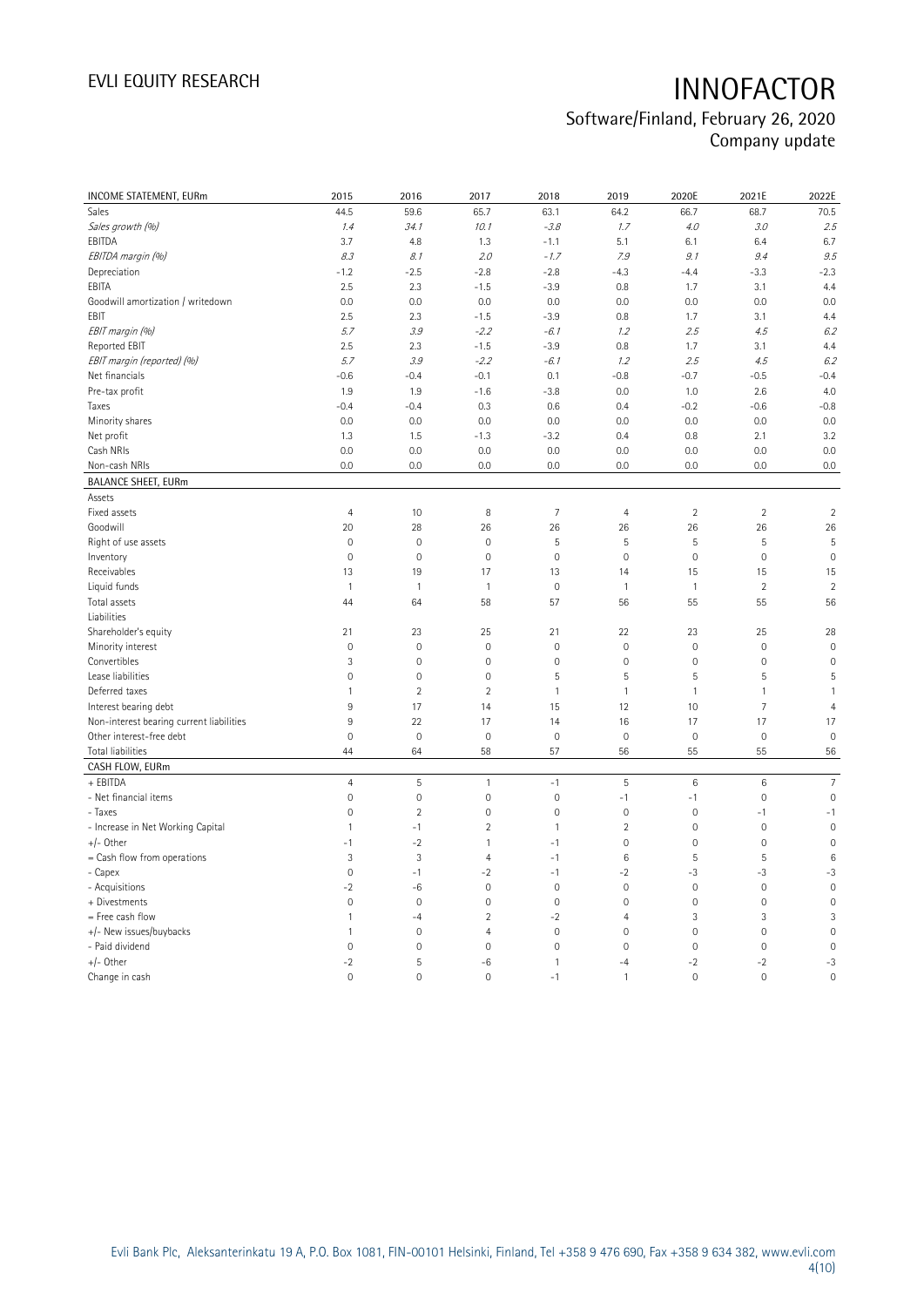## Software/Finland, February 26, 2020 Company update

| <b>KEY FIGURES</b>                                 | 2016             | 2017            | 2018             | 2019                | 2020E           | 2021E          | 2022E          |
|----------------------------------------------------|------------------|-----------------|------------------|---------------------|-----------------|----------------|----------------|
| M-cap                                              | 38               | 34              | 13               | 27                  | 29              | 29             | 29             |
| Net debt (excl. convertibles)                      | 16               | 13              | 20               | 16                  | 13              | 11             | 8              |
| Enterprise value                                   | 54               | 47              | 33               | 43                  | 42              | 40             | 37             |
| Sales                                              | 60               | 66              | 63               | 64                  | 67              | 69             | 70             |
| EBITDA                                             | 5                | $\overline{1}$  | $-1$             | 5                   | $6\phantom{1}6$ | 6              | $\overline{7}$ |
| EBIT                                               | $\overline{2}$   | $-1$            | $-4$             | $\mathbf{1}$        | $\overline{2}$  | 3              | $\overline{4}$ |
| Pre-tax                                            | $\overline{2}$   | $-2$            | $-4$             | $\mathsf{O}\xspace$ | $\mathbf{1}$    | 3              | $\overline{4}$ |
| Earnings                                           | $\mathbf{1}$     | $-1$            | $-3$             | $\mathsf{O}\xspace$ | $\mathbf{1}$    | $\overline{2}$ | 3              |
| Equity book value (excl. minorities)               | 23               | 25              | 21               | 22                  | 23              | 25             | 28             |
| Valuation multiples                                |                  |                 |                  |                     |                 |                |                |
| EV/sales                                           | 0.9              | 0.7             | 0.5              | 0.7                 | 0.6             | 0.6            | 0.5            |
| EV/EBITDA                                          | 11.2             | 36.2            | $-30.4$          | 8.4                 | 7.0             | 6.2            | 5.5            |
| EV/EBITA                                           | 23.3             | $-32.4$         | $-8.7$           | 53.8                | 25.0            | 12.8           | 8.4            |
| EV/EBIT                                            | 23.3             | $-32.4$         | $-8.7$           | 53.8                | 25.0            | 12.8           | 8.4            |
| EV/OCF                                             | 17.4             | 11.4            | $-57.7$          | 6.9                 | 8.1             | 7.3            | 6.7            |
| EV/FCFF                                            | $-17.6$          | 17.1            | $-17.9$          | 6.9                 | 8.7             | 8.1            | 7.6            |
| P/FCFE                                             | $-9.1$           | 13.7            | $-7.6$           | 6.1                 | 11.4            | 10.8           | 10.8           |
| P/E                                                | 25.8             | $-26.9$         | $-4.1$           | 64.6                | 36.2            | 14.1           | 9.2            |
| P/B                                                | 1.7              | 1.4             | 0.6              | 1.2                 | 1.3             | 1.2            | 1.0            |
| Target EV/EBITDA                                   | 0.0              | 0.0             | 0.0              | 0.0                 | 7.7             | 6.9            | 6.2            |
| Target EV/EBIT                                     | 0.0              | 0.0             | 0.0              | 0.0                 | 27.6            | 14.3           | 9.4            |
| Target EV/FCF                                      | 0.0              | 0.0             | 0.0              | 0.0                 | 18.4            | 16.4           | 15.4           |
| Target P/B                                         | O.O              | 0.0             | 0.0              | 0.0                 | 1.5             | 1.3            | 1.2            |
| Target P/E                                         | O.O              | 0.0             | 0.0              | 0.0                 | 41.8            | 16.2           | 10.6           |
| Per share measures                                 |                  |                 |                  |                     |                 |                |                |
|                                                    |                  |                 |                  |                     |                 |                |                |
| Number of shares                                   |                  |                 |                  |                     |                 |                |                |
| Number of shares (diluted)                         | 33,454<br>33,454 | 36,188          | 36,188<br>36,188 | 37,388              | 37,388          | 37,388         | 37,388         |
| EPS                                                | 0.04             | 36,188          | $-0.09$          | 37,388              | 37,388          | 37,388         | 37,388         |
| Operating cash flow per share                      | 0.09             | $-0.03$<br>0.12 | $-0.02$          | 0.01<br>0.17        | 0.02<br>0.14    | 0.06<br>0.15   | 0.08<br>0.15   |
| Free cash flow per share                           | $-0.13$          | 0.07            | $-0.05$          | 0.12                | 0.07            | 0.07           | 0.07           |
| Book value per share                               | 0.67             | 0.68            | 0.59             | 0.59                | 0.61            | 0.67           | 0.75           |
| Dividend per share                                 | 0.00             | 0.00            | 0.00             | 0.00                | 0.00            | 0.00           | 0.00           |
|                                                    | 0.0              | 0.0             | 0.0              | 0.0                 | 0.0             | 0.0            | 0.0            |
| Dividend payout ratio, %<br>Dividend yield, %      | 0.0              | 0.0             | 0.0              | 0.0                 | 0.0             | 0.0            | 0.0            |
| FCF yield, %                                       | $-10.9$          | 7.3             | $-13.2$          | 16.3                | 8.8             | 9.3            | 9.3            |
| Efficiency measures                                |                  |                 |                  |                     |                 |                |                |
| <b>ROE</b>                                         | 6.8              | $-5.3$          | $-13.8$          | 1.9                 | 3.6             | 8.7            | 11.9           |
| <b>ROCE</b>                                        | 6.4              | $-3.7$          | $-9.6$           | 2.0                 | 4.4             | 8.3            | 11.7           |
| Financial ratios                                   |                  |                 |                  |                     |                 |                |                |
| Inventories as % of sales                          | 0.0              | 0.0             | 0.0              | 0.0                 | 0.0             | 0.0            | 0.0            |
| Receivables as % of sales                          | 32.5             | 25.6            | 20.9             | 21.9                | 21.9            | 21.9           | 21.9           |
| Non-interest bearing liabilities as % of sales     | 37.2             | 26.6            | 22.1             | 24.8                | 24.8            | 24.8           | 24.8           |
| NWC/sales, %                                       | $-4.6$           | $-1.0$          | $-1.2$           | $-2.9$              | $-2.9$          | $-2.9$         | $-2.9$         |
|                                                    | 1.4              | 2.6             | 1.8              | 2.8                 | 4.1             | 4.0            | 4.0            |
| Operative CAPEX/sales, %                           | $-9.4$           | 2.6             | 1.8              | 2.8                 | 4.1             | 4.0            | 4.0            |
| CAPEX/sales (incl. acquisitions), %<br>FCFF/EBITDA | $-0.6$           | 2.1             | 1.7              | 1.2                 | 0.8             | 0.8            | 0.7            |
| Net debt/EBITDA, book-weighted                     | 3.3              | 10.2            | $-18.6$          | 3.1                 | 2.2             | 1.7            | 1.2            |
| Debt/equity, market-weighted                       | 0.4              | 0.4             | 1.2              | 0.4                 | 0.3             | 0.2            | 0.2            |
| Equity ratio, book-weighted                        | 35.4             | 42.5            | 37.3             | 39.7                | 41.7            | 45.3           | 50.2           |
| Gearing, %                                         | 70.2             | 53.8            | 96.1             | 71.8                | 58.1            | 42.5           | 28.1           |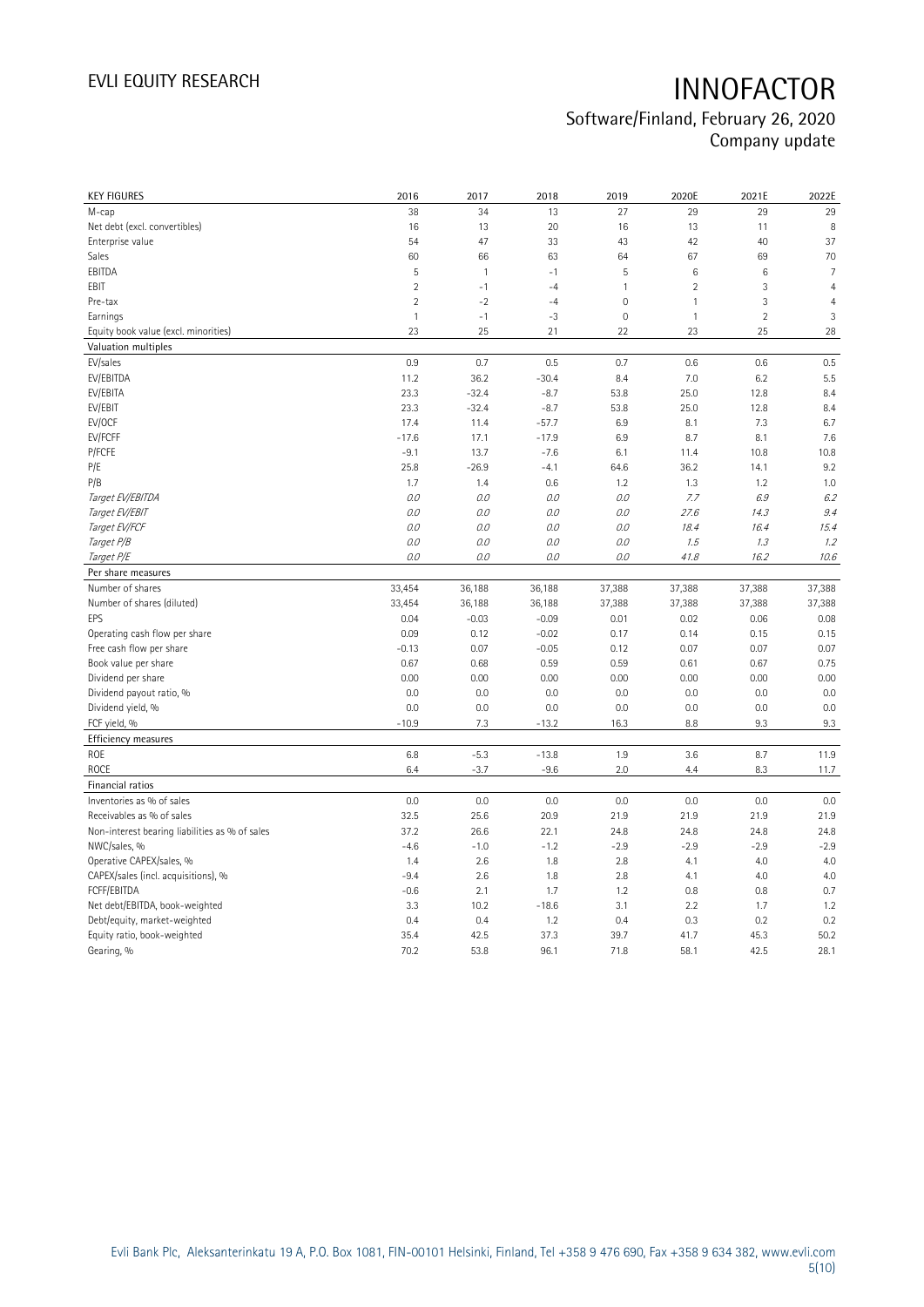# EVLI EQUITY RESEARCH **INNOFACTOR** Software/Finland, February 26, 2020 Company update

COMPANY DESCRIPTION: Innofactor provides software products and solutions to commercial, public sector, and membership-based organizations in the Nordic countries. It specializes in Microsoft-based cloud solutions and digital transformation. Innofactor has operations in Finland, Sweden, Denmark, and Norway.

INVESTMENT CASE: Innofactor has been showing recovery from a few years of subpar performance, caused primarily by integration issues relating to its pan-Nordic platform. Focus in the near-term should still remain on actions to improve margins and sorting out challenges relating to international operations. Good traction for Microsoft's enterprise solutions supports growth outlook going forward.

| <b>OWNERSHIP STRUCTURE</b>                 | SHARES     | <b>EURm</b> | 0/0   |
|--------------------------------------------|------------|-------------|-------|
| Ensio Sami                                 | 7,880,237  | 6.147       | 21.1% |
| Ilmarinen Mutual Pension Insurance Company | 1,800,000  | 1.404       | 4.8%  |
| Jyrki Hallikainen                          | 1,471,009  | 1.147       | 3.9%  |
| Laiho Rami Tapani                          | 1,262,159  | 0.984       | 3.4%  |
| Linturi Kaija and Risto                    | 1,256,411  | 0.980       | 3.4%  |
| Tilman Tuomo Tapani                        | 1,020,937  | 0.796       | 2.7%  |
| Ärje Matias Juhanpoika                     | 882,065    | 0.688       | 2.4%  |
| Mäki Antti Jussi                           | 877,192    | 0.684       | 2.3%  |
| Saarelainen Mika Pekka                     | 678,649    | 0.529       | 1.8%  |
| Muukkonen Teemu Heikki                     | 522,230    | 0.407       | 1.4%  |
| Ten largest                                | 17,650,889 | 13.768      | 47%   |
| Residual                                   | 19,737,336 | 15.395      | 53%   |
| Total                                      | 37,388,225 | 29.163      | 100%  |

| <b>EARNINGS CALENDAR</b> |           |
|--------------------------|-----------|
| May 05, 2020             | Q1 report |
| July 28, 2020            | Q2 report |
| October 27, 2020         | Q3 report |
|                          |           |
| OTHER EVENTS             |           |
| March 31, 2020           | AGM       |
|                          |           |

| COMPANY MISCELLANEOUS |                              |
|-----------------------|------------------------------|
| CEO: Sami Ensio       | Keilaranta 9, FI-02150 Espoo |
| CFO: Markku Puolanne  | Tel: +358 (0)10 272 9000     |
| IR:                   |                              |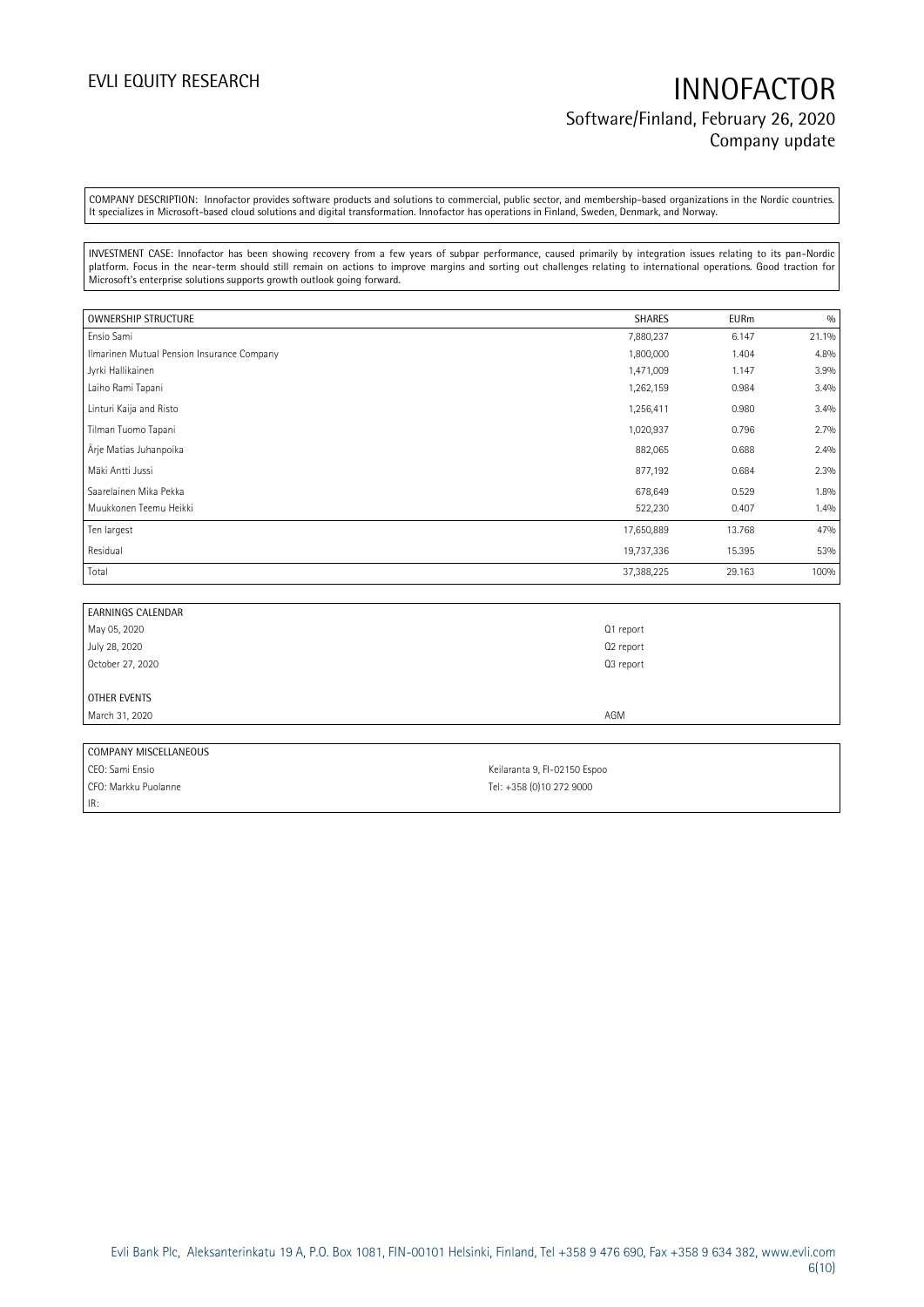## Software/Finland, February 26, 2020 Company update

DEFINITIONS

| P/E                                                                              | EPS                                                                                                   |
|----------------------------------------------------------------------------------|-------------------------------------------------------------------------------------------------------|
|                                                                                  |                                                                                                       |
| Price per share                                                                  | Profit before extraord. items and taxes-income taxes + minority interest                              |
| Earnings per share                                                               | Number of shares                                                                                      |
| P/BV                                                                             | <b>DPS</b>                                                                                            |
|                                                                                  |                                                                                                       |
| Price per share                                                                  | Dividend for the financial period per share                                                           |
| Shareholders' equity + taxed provisions per share                                |                                                                                                       |
|                                                                                  |                                                                                                       |
| Market cap                                                                       | OCF (Operating cash flow)                                                                             |
|                                                                                  |                                                                                                       |
| Price per share * Number of shares                                               | EBITDA - Net financial items - Taxes - Increase in working                                            |
|                                                                                  | capital - Cash NRIs ± Other adjustments                                                               |
|                                                                                  |                                                                                                       |
| EV (Enterprise value)                                                            | FCF (Free cash flow)                                                                                  |
|                                                                                  |                                                                                                       |
| Market cap + net debt + minority interest at market value -                      | Operating cash flow - operative CAPEX - acquisitions + divestments                                    |
| share of associated companies at market value                                    |                                                                                                       |
|                                                                                  |                                                                                                       |
| EV/Sales                                                                         | FCF yield, %                                                                                          |
|                                                                                  |                                                                                                       |
| Enterprise value                                                                 | Free cash flow                                                                                        |
| <b>Sales</b>                                                                     | Market cap                                                                                            |
|                                                                                  |                                                                                                       |
| EV/EBITDA                                                                        | Operative CAPEX/sales                                                                                 |
|                                                                                  |                                                                                                       |
| Enterprise value                                                                 | Capital expenditure - divestments - acquisitions                                                      |
| Earnings before interest, tax, depreciation and amortization                     | Sales                                                                                                 |
| EV/EBIT                                                                          | Net working capital                                                                                   |
|                                                                                  |                                                                                                       |
| Enterprise value                                                                 | Current assets - current liabilities                                                                  |
| Operating profit                                                                 |                                                                                                       |
|                                                                                  |                                                                                                       |
| Net debt                                                                         | Capital employed/Share                                                                                |
|                                                                                  |                                                                                                       |
| Interest bearing debt - financial assets                                         | Total assets - non-interest bearing debt                                                              |
|                                                                                  | Number of shares                                                                                      |
| Total assets                                                                     | Gearing                                                                                               |
|                                                                                  |                                                                                                       |
| Balance sheet total                                                              | Net debt                                                                                              |
|                                                                                  | Equity                                                                                                |
|                                                                                  |                                                                                                       |
| Div yield, %                                                                     | Debt/Equity, %                                                                                        |
|                                                                                  |                                                                                                       |
| Dividend per share<br>Price per share                                            | Interest bearing debt                                                                                 |
|                                                                                  | Shareholders' equity $+$ minority interest $+$ taxed provisions                                       |
|                                                                                  |                                                                                                       |
| Payout ratio, %                                                                  | Equity ratio, %                                                                                       |
|                                                                                  |                                                                                                       |
| Total dividends                                                                  |                                                                                                       |
| Earnings before extraordinary items and taxes - income taxes + minority interest | Shareholders' equity $+$ minority interest $+$ taxed provisions<br>Total assets - interest-free loans |
|                                                                                  |                                                                                                       |
|                                                                                  |                                                                                                       |
| ROCE, %                                                                          | CAGR, %                                                                                               |
|                                                                                  |                                                                                                       |
| Profit before extraordinary items + interest expenses+ other financial costs     | Cumulative annual growth rate = Average growth per year                                               |
| Balance sheet total - non-interest bearing debt (average)                        |                                                                                                       |
|                                                                                  |                                                                                                       |
| ROE, %                                                                           |                                                                                                       |
|                                                                                  |                                                                                                       |
| Profit before extraordinary items and taxes - income taxes                       |                                                                                                       |
| Shareholder's equity + minority interest + taxed provisions (average)            |                                                                                                       |
|                                                                                  |                                                                                                       |
|                                                                                  |                                                                                                       |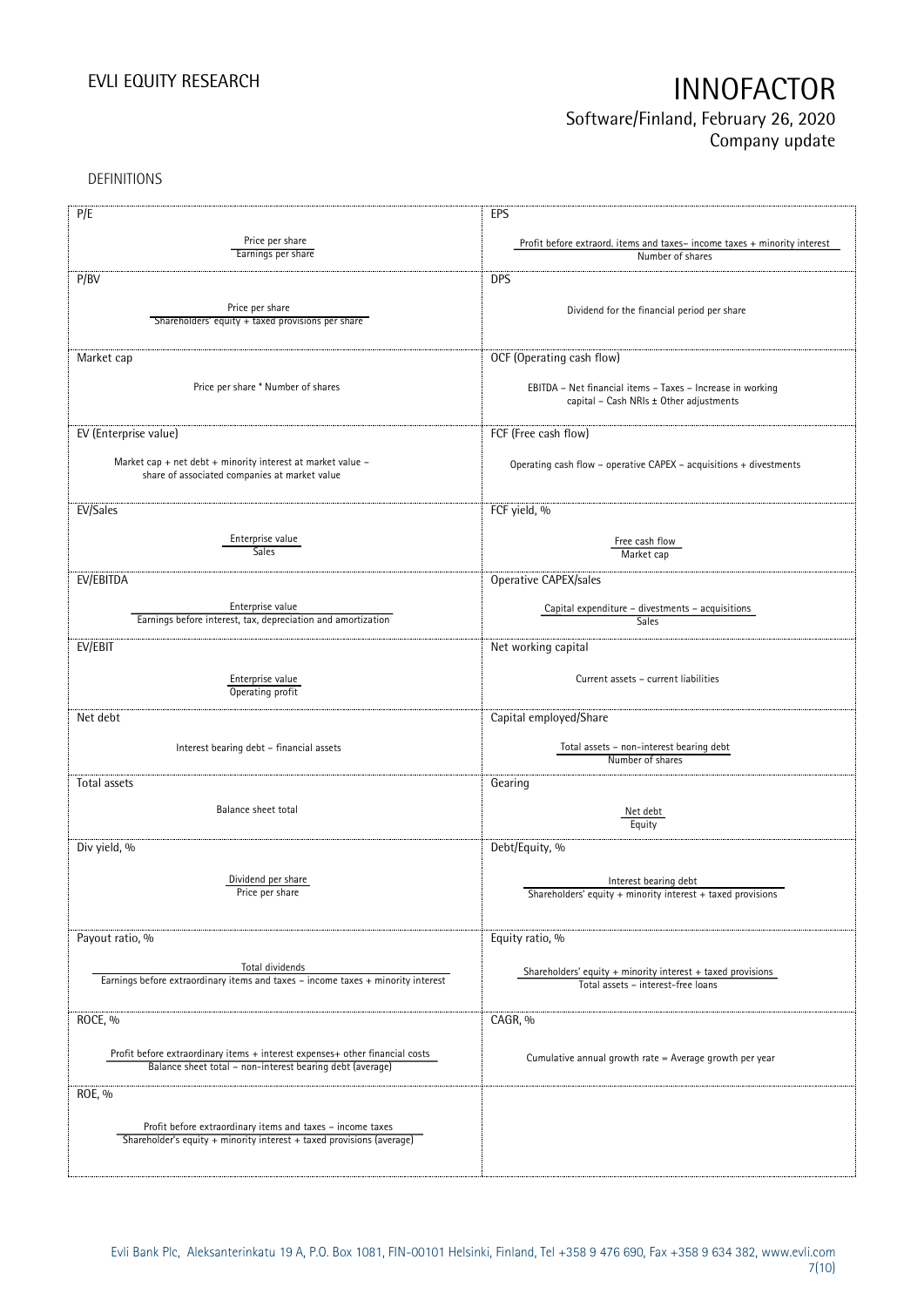# EVLI EQUITY RESEARCH **INNOFACTOR** Software/Finland, February 26, 2020

Company update

### Important Disclosures

Evli Research Partners Plc ("ERP") uses 12-month target prices. Target prices are defined by utilizing analytical techniques based on financial theory including (but not limited to) discounted cash flow analysis and comparative valuation. The selection of valuation methods depends on different circumstances. Target prices may be altered on the basis of new information coming to light in the underlying company or changes in interest rates, changes in foreign exchange rates, other securities prices or market indices or outlook for the aforementioned factors or other factors that may change the conditions of financial markets. Recommendations and changes by analysts are available at [Analysts' recommendations and ratings revisions](https://research.evli.com/JasperAllModels.action?authParam=key;461&authParam=x;G3rNagWrtf7K&authType=3).

Investment recommendations are defined as follows:

| Target price compared to share price | Recommendation                |
|--------------------------------------|-------------------------------|
| $<-10.96$                            | <b>SELL</b>                   |
| $-10 - (+10)$ %                      | H <sub>O</sub> I <sub>D</sub> |
| $> 10\%$                             | <b>BUY</b>                    |

ERP's investment recommendation of the analyzed company is updated at least 2 timer per year.



The graph above shows the distribution of ERP's recommendations of companies under coverage in 1st of February 2019. If recommendation is not given, it is not mentioned here.

### Name(s) of the analyst(s): Salokivi

This research report has been prepared by Evli Research Partners Plc ("ERP" or "Evli Research"). ERP is a subsidiary of Evli Bank Plc. Production of the investment recommendation has been concluded on 26.2.2020, 9:00. This report has been published on 26.2.2020, 9:15.

None of the analysts contributing to this report, persons under their guardianship or corporations under their control have a position in the shares of the company or related securities.

The date and time for any price of financial instruments mentioned in the recommendation refer to the previous trading day's closing price(s) unless otherwise stated in the report.

Each analyst responsible for the content of this report assures that the expressed views accurately reflect the personal views of each analyst on the covered companies and securities. Each analyst assures that (s)he has not been, nor are or will be, receiving direct or indirect compensation related to the specific recommendations or views contained in this report.

Companies in the Evli Group, affiliates or staff of companies in the Evli Group, may perform services for, solicit business from, hold long or short positions in, or otherwise be interested in the investments (including derivatives) of any company mentioned in the publication or report.

Neither ERP nor any company within the Evli Group have managed or co-managed a public offering of the company's securities during the last 12 months prior to, received compensation for investment banking services from the company during the last 12 months prior to the publication of the research report.

ERP may pursue an assignment from the issuer(s) of the financial instruments mentioned in the recommendation or this report. These assignments may have a limited economic or financial impact on ERP and/or Evli. Under such assignments ERP may perform services including, but not limited to, arranging investor meetings or –events, investor relations communication advisory and production of research material.

ERP has signed an agreement with the issuer of the financial instruments mentioned in the recommendation, which includes production of research reports. This assignment has a limited economic and financial impact on ERP and/or Evli. Under the assignment ERP performs services including, but not limited to, arranging investor meetings or –events, investor relations communication advisory and production of research material.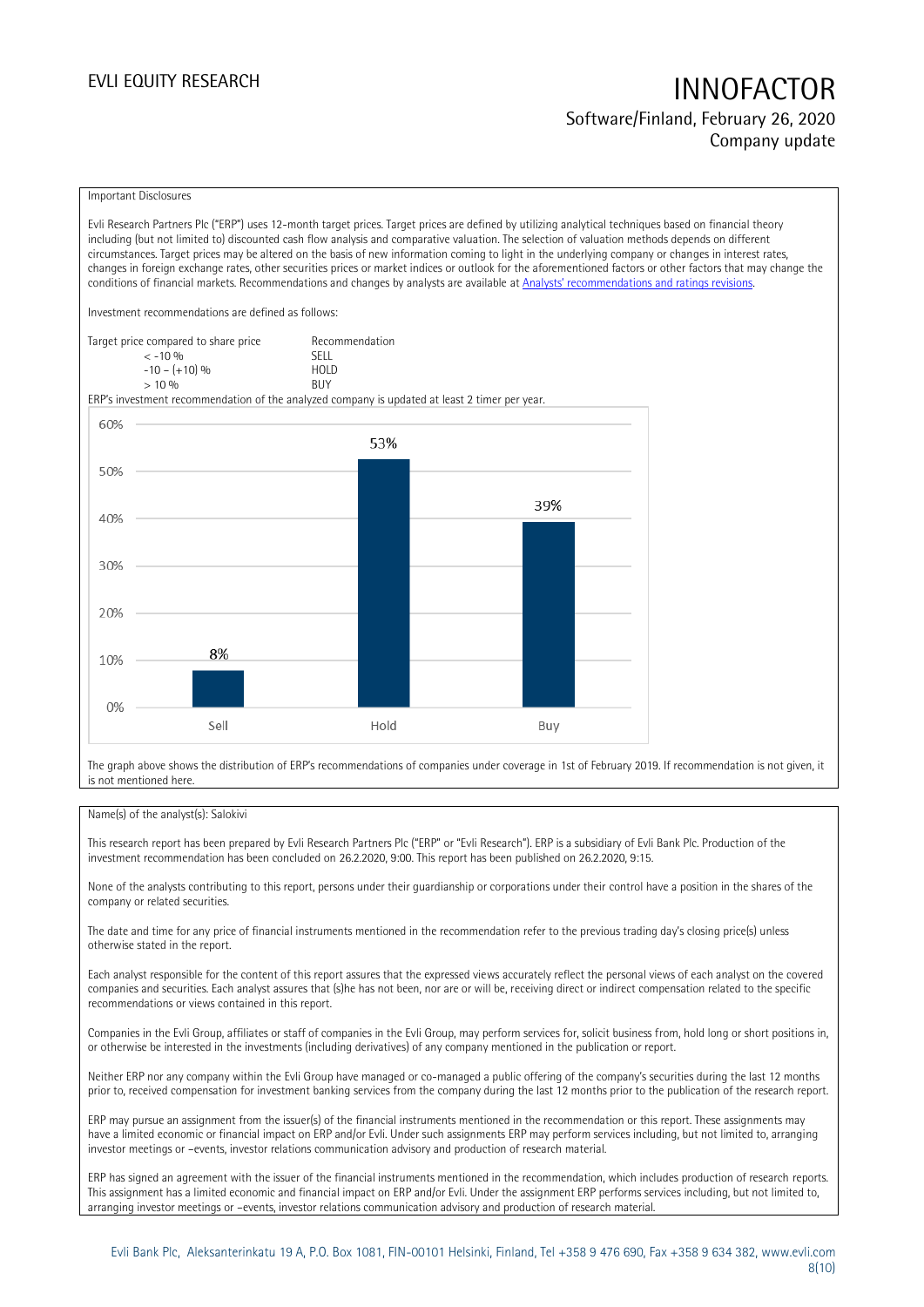# EVLI EQUITY RESEARCH **INNOFACTOR** Software/Finland, February 26, 2020 Company update

ERP or another company within the Evli Group does not have an agreement with the company to perform market making services.

For the prevention and avoidance of conflicts of interests with respect to this report, there is an information barrier (Chinese wall) between Investment Research and Corporate Finance units concerning unpublished investment banking services to the company. The remuneration of the analyst(s) is not tied directly or indirectly to investment banking transactions performed by Evli Bank Plc or any company within Evli Group.

This report has not been disclosed to the company prior to its dissemination.

This report is provided and intended for informational purposes only and may not be used or considered under any circumstances as an offer to sell or buy any securities or as advice to trade any securities.

This report is based on sources ERP considers to be correct and reliable. The sources include information providers Reuters and Bloomberg, stock-exchange releases from the companies and other company news, Statistics Finland and articles in newspapers and magazines. However, ERP does not guarantee the materialization, correctness, accuracy or completeness of the information, opinions, estimates or forecasts expressed or implied in the report. In addition, circumstantial changes may have an influence on opinions and estimates presented in this report. The opinions and estimates presented are valid at the moment of their publication and they can be changed without a separate announcement. Neither ERP nor any company within the Evli Group are responsible for amending, correcting or updating any information, opinions or estimates contained in this report. Neither ERP nor any company within the Evli Group will compensate any direct or consequential loss caused by or derived from the use of the information represented in this publication.

All information published in this report is for the original recipient's private and internal use only. ERP reserves all rights to the report. No part of this publication may be reproduced or transmitted in any form or by any means, electronic, mechanical, photocopying, recording or otherwise, or stored in any retrieval system of any nature, without the written permission of ERP.

This report or its copy may not be published or distributed in Australia, Canada, Hong Kong, Japan, New Zealand, Singapore or South Africa. The publication or distribution of this report in certain other jurisdictions may also be restricted by law. Persons into whose possession this report comes are required to inform themselves about and to observe any such restrictions.

Evli Bank Plc is not registered as a broker-dealer with the U. S. Securities and Exchange Commission ("SEC"), and it and its analysts are not subject to SEC rules on securities analysts' certification as to the currency of their views reflected in the research report. Evli Bank is not a member of the Financial Industry Regulatory Authority ("FINRA"). It and its securities analysts are not subject to FINRA's rules on Communications with the Public and Research Analysts and Research Reports and the attendant requirements for fairness, balance and disclosure of potential conflicts of interest. This research report is only being offered in U.S. by Auerbach Grayson & Company, LLC (Auerbach Grayson) to Major U.S. Institutional Investors and is not available to, and should not be used by, any U.S. person or entity that is not a Major U.S. Institutional Investor. Auerbach Grayson is a broker-dealer registered with the U.S. Securities and Exchange Commission and is a member of the FINRA. U.S. entities seeking more information about any of the issuers or securities discussed in this report should contact Auerbach Grayson. The securities of non-U.S. issuers may not be registered with or subject to SEC reporting and other requirements.

ERP is not a supervised entity but its parent company Evli Bank Plc is supervised by the Finnish Financial Supervision Authority.